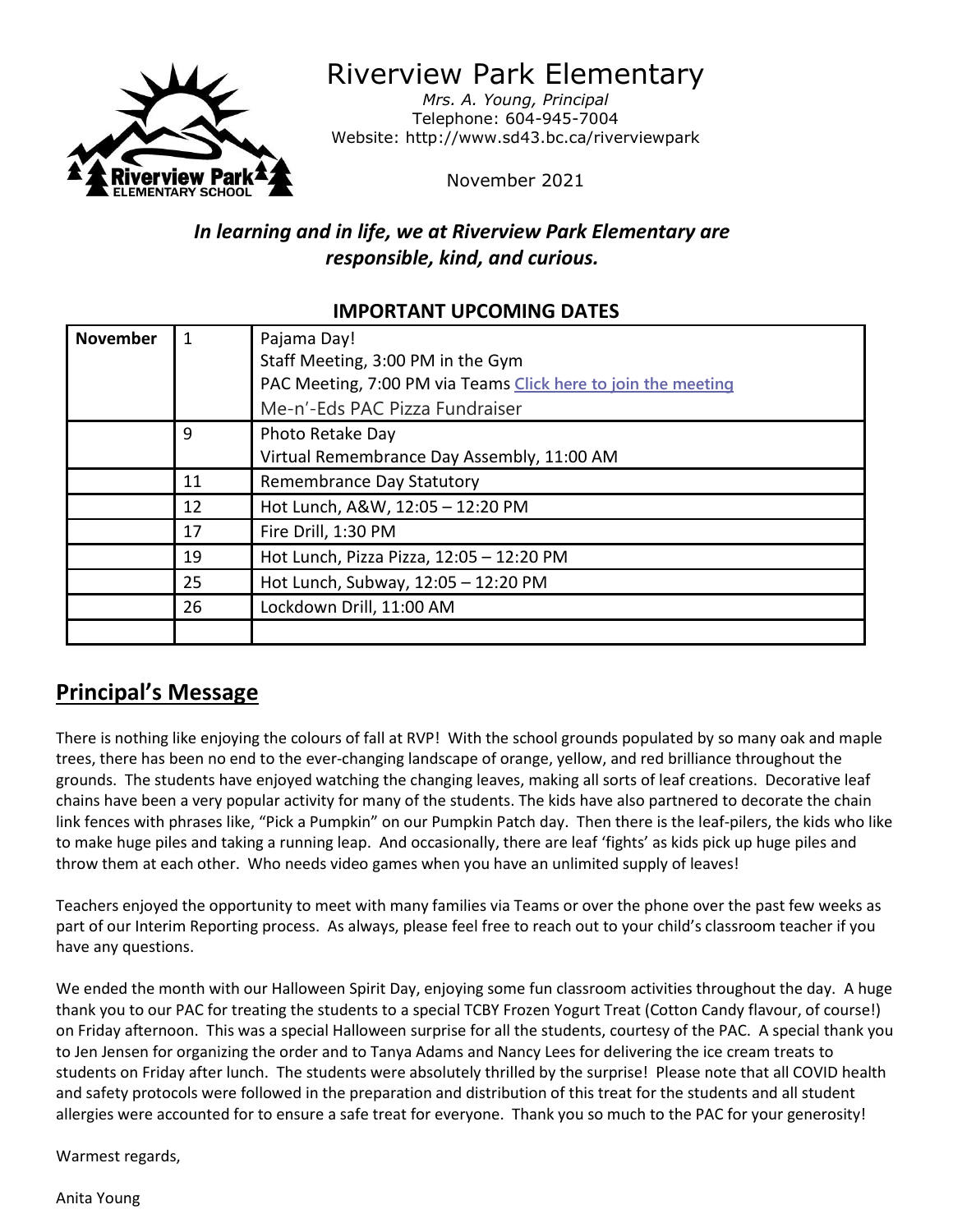### **RAZ Kids**

In past years, we have offered parents the option to sign their children up for an online reading account through RAZ-Kids. Last year we decided that all primary students at RVP should have these accounts, in order to best support their leveled reading at home and at school. The accounts allow our students to access properly leveled reading materials at home and in the classroom. We would like all primary and some intermediate students to have access to their own account again this year. In order to cover the cost of annual licensing fees for this program, we ask that parents pay a \$5 fee to access the program for the school year. You should have received a School Cash Online Notification last week. Payment is due by Thursday, November 4.

Personalized sign-in information will be sent home with each student in the first two weeks of November. Please contact your child's teacher if you have any questions.

### **Mountain West Student Photos**

Portrait photos are ready for viewing through the Mountain West Studios website!

Your child's webcode access was sent home in October. Please use the webcode provided to access your child's photo and to place an order if you wish. All orders will be shipped directly to your home address. You will not be able to access your student portraits without the webcode. If you cannot find your child's webcode, please contact me directly.

Please visit the following link to order your student portraits: [For Families | MountainWestStudios.](https://www.mountainwest.ca/support-for-families)

### **School Cash Online**

As in previous years, we wish to be able to have all fee collection throughout the school year done through our on-line system, School Cash Online (i. e., planners, school supplies, field trips, etc.).

For returning students, you would already have an existing account from previous years. For new students, you must create an account. The process is as follows:

- 1. Go to [https://sd43.schoolcashonline.com](https://sd43.schoolcashonline.com/)
- 2. Click on 'Register'
- 3. Create your account as follows:
	- Enter first and last name (must be your child's legal name), email address
	- Create a password
	- Choose a security question
	- Click 'yes' to receiving e-mail notifications for updated school information

Thank you for taking the time to create an account!

### **School Supplies**

School Supplies and Student Planners can now be paid for via School Cash Online. You should have received a School Cash Online Notification email recently. Please don't hesitate to reach out if you have any questions.

### **Coquitlam Halloween Fundraiser**

Looking for a Halloween experience for your family this weekend?? Peter and Jennifer Raptis invite you to stop by the Second Annual Coquitlam Halloween fundraiser for the Pacific Autism Family Network and the Coquitlam Canucks Autism Network Hockey program.

When: October 29, 30, and 31, 6:00 to 9:30 PM

Where: 1211 Crest Court, at Gatensbury Street

What: Four homes on the small street will feature large displays in the spirit of Halloween, including a real helicopter crash scene in the front yard!

Cost: There will be coffee, hot chocolate and cookies available by donation with funds collected going directly to the charities. Donations can be made by cash, credit/debit or cheque made out to the Pacific Autism Family Network.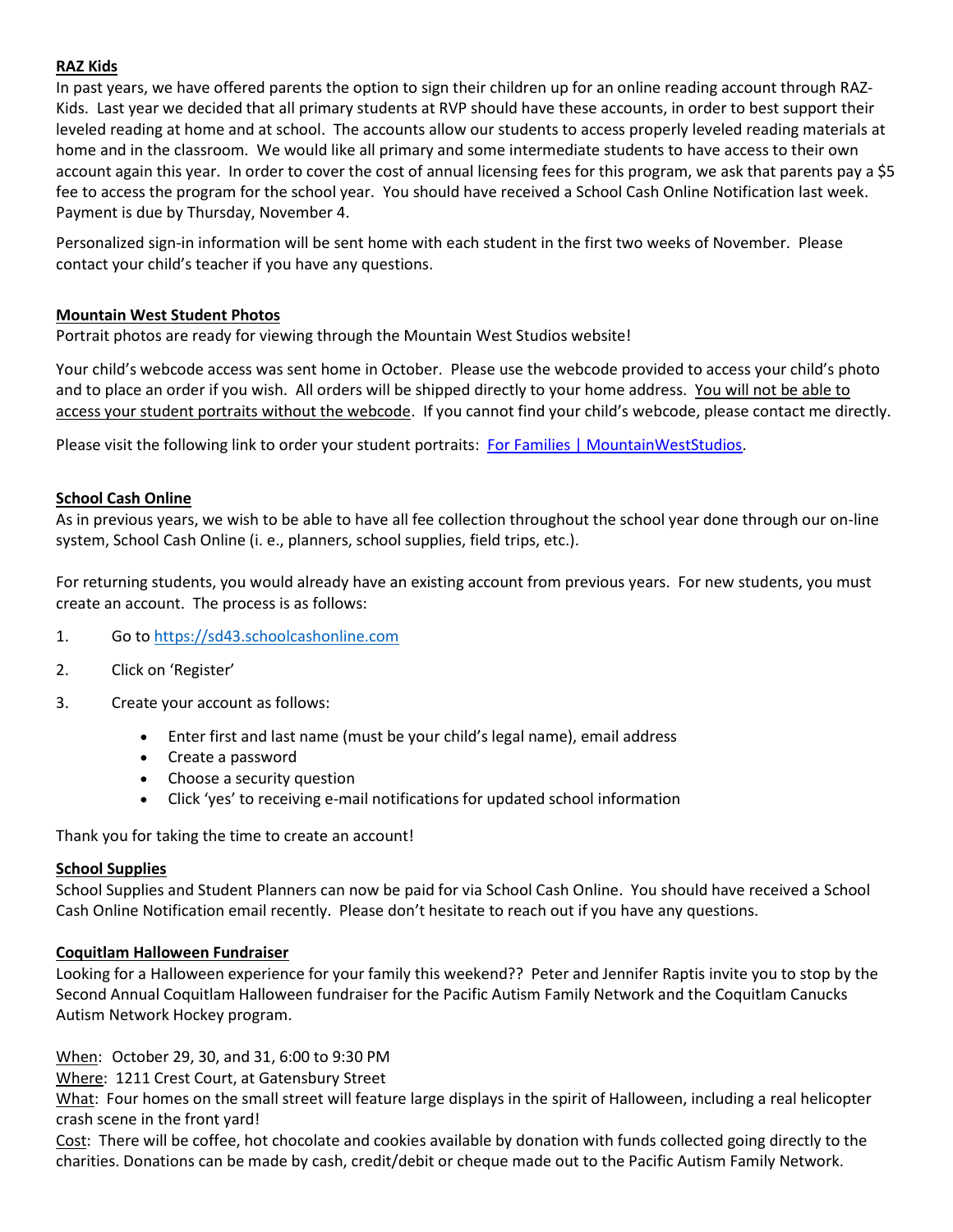### **PAC News**

### **PAC Meeting – Monday, November 1**

7:00 – 8:30 PM via Teams **[Click here to join the meeting](https://teams.microsoft.com/l/meetup-join/19%3ameeting_MzNlMmM3YmQtZTlmNy00ZGE5LThjNGEtN2Y3NTFmNGZhYWZm%40thread.v2/0?context=%7b%22Tid%22%3a%22d9658cef-0292-4252-9925-6442de24a44b%22%2c%22Oid%22%3a%221b590d38-a337-41db-b865-c71f6b641bf3%22%7d)**

### **PAC Fundraiser**

Back by popular demand, the RVP PAC is hosting another Me-n-Ed's Pizza Fundraiser! Tired after a Halloween Sunday?? Take a break from cooking and support this RVP fundraising initiative on Monday, November 1! All you have to do is call the Coquitlam or Port Coquitlam Me-n-Ed's, place your order, tell them you are part of the Riverview Park Elementary School fundraiser and our school will receive 20% of the total sales. Please see attached flyer for more information.

### **Hot Lunch Sign-Up Reminder**

Just a reminder that all families are asked to sign-up to be part of the PAC Hot Lunch Program, even if you are not planning to participate in Hot Lunch. The PAC sends out communications and other fundraising initiatives via this site.

### **Hot Lunch Sign-Up Instructions**

- 1) Go to **[rvp.hotlunches.net](http://rvp.hotlunches.net/)**
- 2) Click on "Register" tab near the top of the website
- 3) Enter the Access Code **RVPHL**

4) Complete the rest of the registration form. Be sure to include your email address as this will ensure you receive reminder emails about hot lunch order deadlines, and your child's hot lunch order for the upcoming week.

#### 5) Click the "**Register Now**" button at the bottom

6) Once you are logged in, BE SURE TO ADD EACH OF YOUR CHILDREN who attend RVP. Once they are added you can place orders for each child.

The Hot Lunch online order system requires a small amount of setup time at the beginning as you must register each child you have attending our school prior to ordering through Hot lunch.

If you have any questions at all or need help completing the registration process, please email  $rvp@$  hotlunches.net.

### **Daily Health Check**

Just a reminder that **you must complete a Daily Health screening check for your child each day before sending your child to school**. You are not required to complete any forms as part of this process; please just review the Health Check to ensure your child is well enough to attend school. You can find the Daily Health Check on the district and provincial websites:

- <http://www.sd43.bc.ca/covidresponse/Pages/default.aspx#/=>
- <https://www.k12dailycheck.gov.bc.ca/healthcheck?execution=e1s1>

### **Traffic Congestion at Drop-Off and Pick-Up – IMPORTANT Safety Rules!**

A huge thank you to our district Maintenance Department for sprucing up our driveway with a new paint job! It has really helped with the flow of our morning drop-off and afternoon pick-up.

### **Drop-Off and Pick-Up Safety Reminders**

Please review the following important safety rules and please help us keep all our children safe by following these rules every day, even when you are in a hurry.

1**. Drop-Off/Pick-Up Lane**: Please remain at your vehicle at all times during drop-off and pick-up and when in the dropoff/pick-up lane.

2. **Parking and Round-About**: The five parking spots in the round-about are the only places where parking is permitted. At no time are parents permitted to leave their cars in the round-about area and students are not to be taken to the cars that are waiting in this area. When waiting in the round-about, cars are to proceed to the pick-up lane when space becomes available.